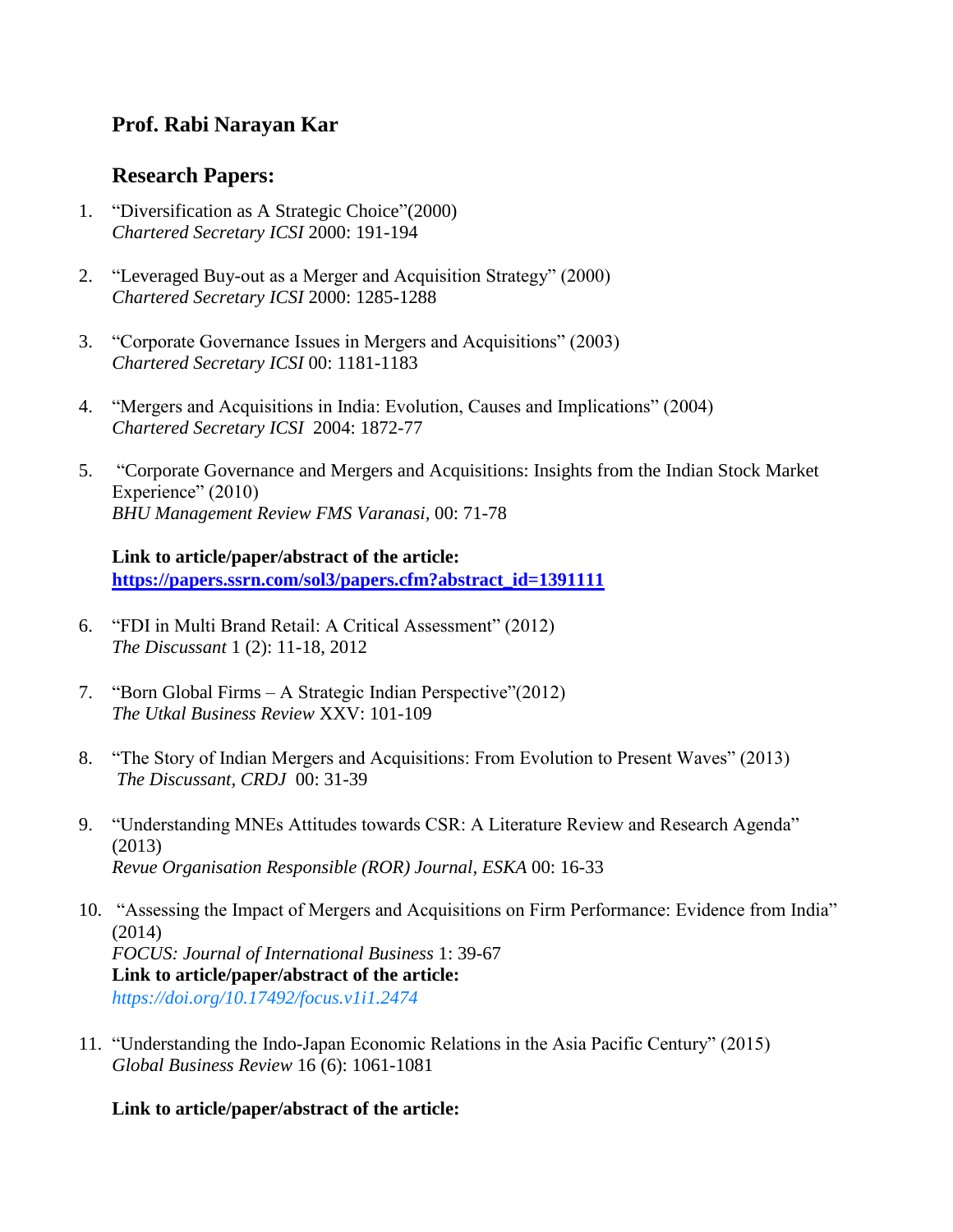**<https://doi.org/10.1177%2F0972150915597610>**

12. "Cross Border M&As in Emerging Economies: Evidence from Indian Trends and Future Directions" (2015) *Transnational Corporations Review, Taylor & Francis* 7 (2): 170-188

**Link to article/paper/abstract of the article: <https://doi.org/10.1080/19186444.2015.11658421>**

13. "Green Disclosure Practices in India: A Study of Select Companies Evergreen" (2015) *Joint Journal of Novel Carbon Resource Sciences & Green Asia Strategy* 2 (2): 5-13

**Link to article/paper/abstract of the article:** <https://doi.org/10.5109/1544075>

- 14. "Diversification as A Strategic Choice" (2015) *Chartered Secretary ICSI* 2000: 191-194
- 15. "Paradigm Shift of Indian Companies under Global Uncertainty: Evidence from Trend, Motive and Impact Analysis of Mergers and Acquisitions in IT Sector"(2016) *Focus Journal of International Business, Journal Press India*3(2):35-57 **(Crossref)**

**Link to article/paper/abstract of the article: [https://www.journalpressindia.com/focus-journal-of-international](https://www.journalpressindia.com/focus-journal-of-international-business/doi/10.17492/focus.v3i2.7866)[business/doi/10.17492/focus.v3i2.7866](https://www.journalpressindia.com/focus-journal-of-international-business/doi/10.17492/focus.v3i2.7866)**

- 16. "Willingness to Pay for Sustainable Development: An Empirical study of Delhi Region"(2016) *The Discussant: Journal of Centre for Reforms, Development and Justice*
- 17. "Cross-cultural Issues in M&As: Experiences and Future Agenda from Asia-Pacific Deals"(2017) *Transnational Corporation Review, Taylor&Francis* 9(3): 140-149.**(SCOPUS)**

**Link to article/paper/abstract of the article: <https://www.tandfonline.com/doi/full/10.1080/19186444.2017.1362861>**

18. "India – Japan Cultural Distance on the Mottainai Ethics" (2017) *Ritsumeikan International Affairs* 15: 1-17

**Link to article/paper/abstract of the article: [http://dx.doi.org/10.1007/978-981-10-5592-8\\_9](http://dx.doi.org/10.1007/978-981-10-5592-8_9)**

19. "Gender and Popular Culture: Representations and Embodiment" (2017) *The Discussant* 5 (1): 11-14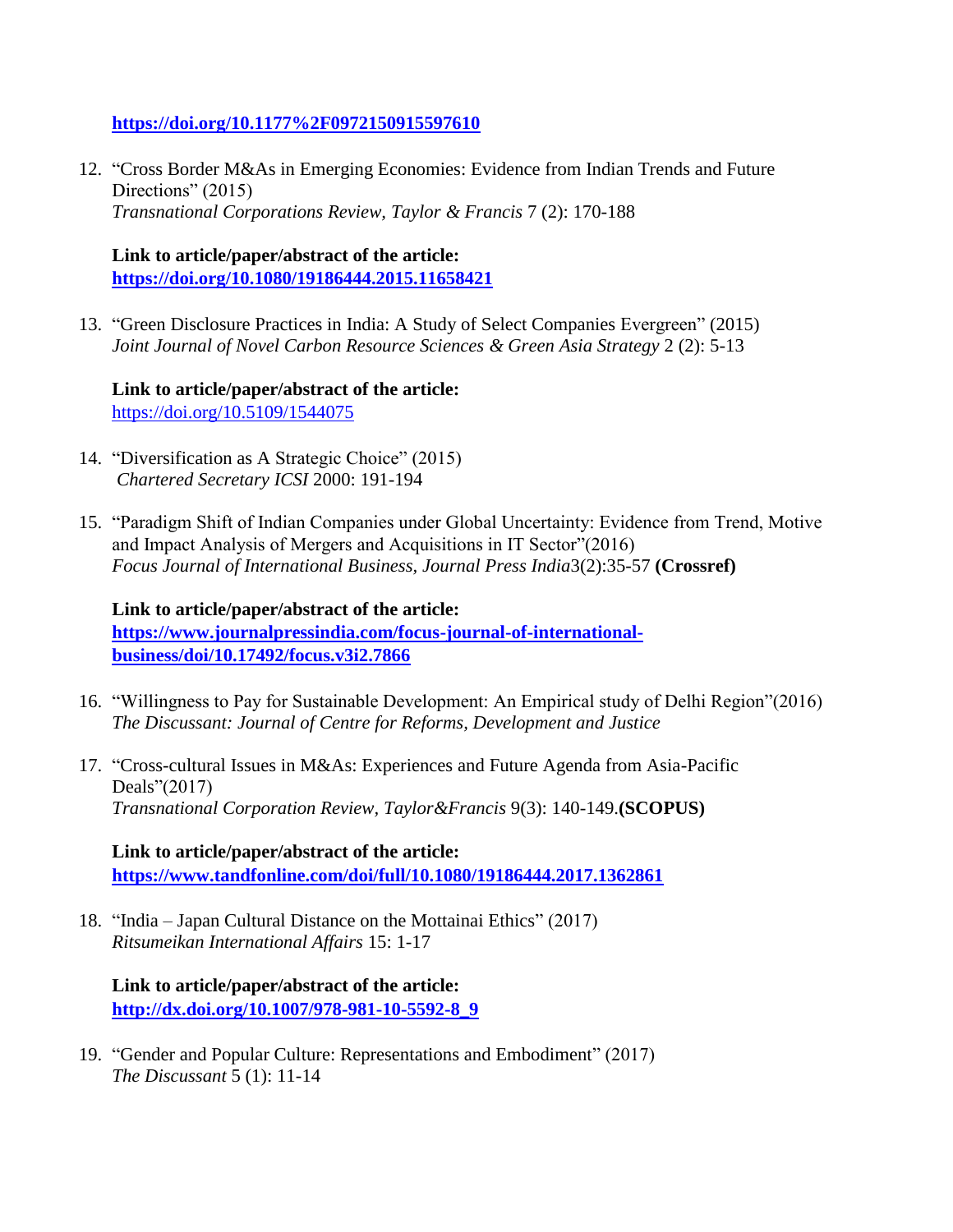20. "Drivers of Emerging Market Cross-border Mergers & Acquisitions" (2017) *Transnational Corporation Review, Taylor & Francis* 9(4):360-374. **(SCOPUS)**

#### **Link to article/paper/abstract of the article: <https://www.tandfonline.com/doi/full/10.1080/19186444.2017.1401266>**

- 21. "Revisiting Environmental Kuznet"s Curve: An Empirical Analysis of India and China Carbon Emission"(2017) *Hermeneutics'- A Biannual Refereed International Journal of Business and Social Studies*
- 22. "Understanding the Dynamics of M&As in Indian IT Sector: An Analysis of the Trends, Patterns, and Directions"(2018) *Journal of Operations and Strategic Planning, Sage* **(SCOPUS)**

### **Link to article/paper/abstract of the article:**

**<https://journals.sagepub.com/doi/full/10.1177/2516600X18774195>**

23. "Creating a Zone of Growth: The BoBAS Rim Countries and SAARC"(2019) *Special Issue of South Asian Survey, SAGE* **(Indian citation index, J-gate)**

### **Link to article/paper/abstract of the article:**

**<https://journals.sagepub.com/doi/full/10.1177/0971523119838157>**

24. "Understanding the Paradigm Shift in Strategy of M&As in India in a Volatile Period Through Motive Analysis: Evidences from the IT Industry"(2019) *Global Business Review, SAGE* **(SCOPUS)**

**Link to article/paper/abstract of the article: <https://journals.sagepub.com/doi/abs/10.1177/0972150919879299>**

25. "Sustainable Development and Multinational Enterprise Operations in Developing Countries: Role of Institutional Framework"(2019) *Management and Economics Research Journal* 5(S3):1-11

**Link to article/paper/abstract of the article:**

**[https://merj.scholasticahq.com/article/7590-sustainable-development-and-multinational](https://merj.scholasticahq.com/article/7590-sustainable-development-and-multinational-enterprise-operations-in-developing-countries-role-of-institutional-framework)[enterprise-operations-in-developing-countries-role-of-institutional-framework](https://merj.scholasticahq.com/article/7590-sustainable-development-and-multinational-enterprise-operations-in-developing-countries-role-of-institutional-framework)**

26. "Do Institutional and Macroeconomic Factors Matter in IT companies M&As? Evidence from India"(2020) *Business Perspectives and Research* **(SCOPUS)**

**Link to article/paper/abstract of the article: <https://journals.sagepub.com/doi/10.1177/2278533720964927>**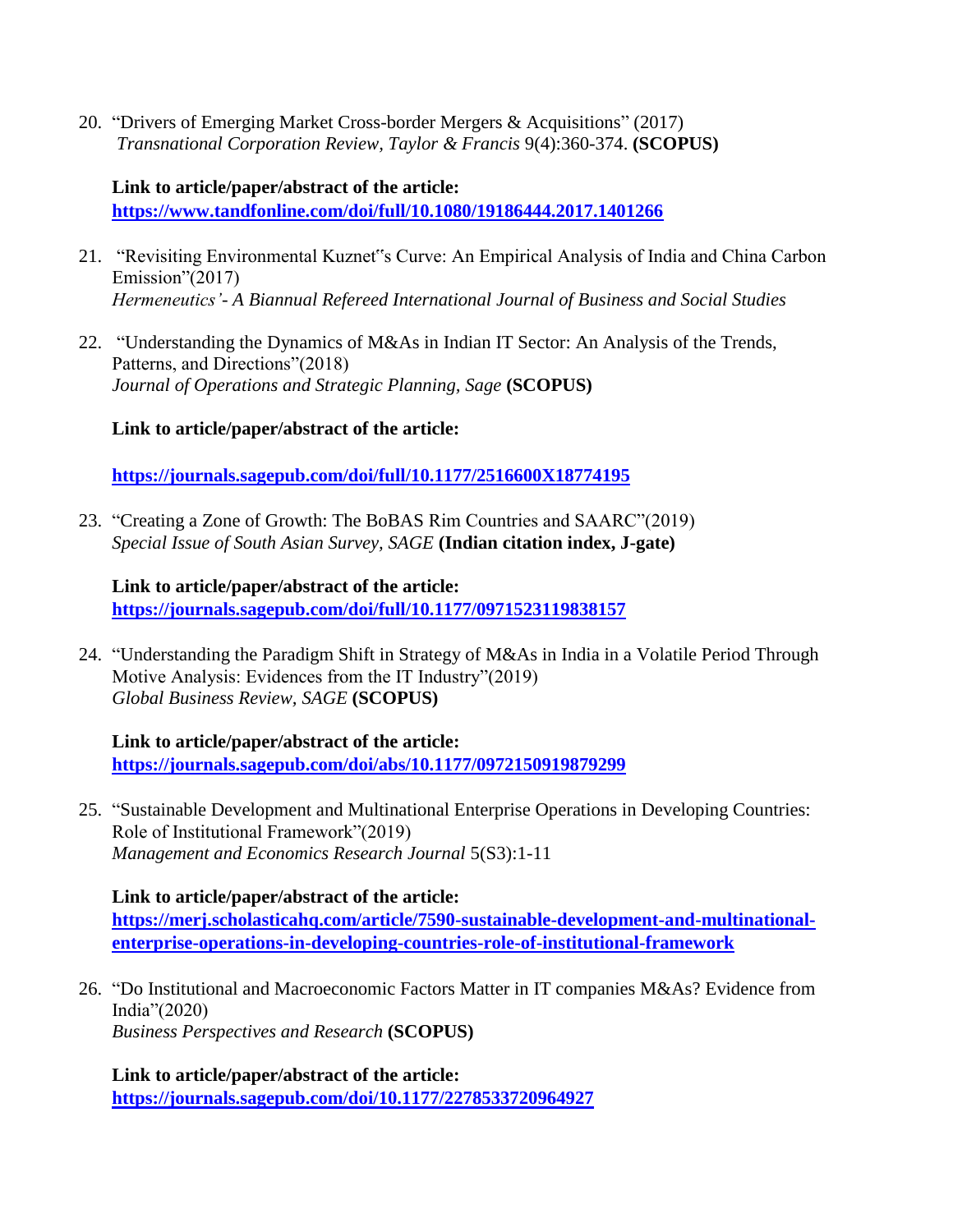27. "Realms of Gender Interactions: South Asian Perspectives"(2020) *Special Issue of South Asian Survey, SAGE* **(Indian citation index, J-gate)**

### **Link to article/paper/abstract of the article: <https://journals.sagepub.com/doi/full/10.1177/0971523120951575>**

28. "Role of mergers and acquisitions on corporate performance: emerging perspectives from Indian IT sector" $(2020)$ *Transnational Corporations Review* 13(3):307-320. **(SCOPUS)**

**Link to article/paper/abstract of the article: <https://www.tandfonline.com/doi/full/10.1080/19186444.2020.1832427>**

29. "M&A Movements: An Analysis of Patterns of Indian Trends"(2021) *Global Business Review, SAGE* **(SCOPUS)**

#### **Link to article/paper/abstract of the article:**

[https://doi.org/10.1177/09721509211045752](https://doi.org/10.1177%2F09721509211045752)

## **Books:**

- 1. *Indian M&As & Globalization: An Indian Perspective*. Bloomsbury. New Delhi, 2021.
- 2. *Responsible Business Professionals: A Strategic Perspective of the Global Challenges*. Cambridge Scholars Publishing, UK, 2020
- 3. *Towards A Sustainable Future: Cross-cultural Strategies, Practices and Advancements.* Bloomsbury, New Delhi, 2019
- 4. *Mergers, Acquisitions and Corporate Restructuring: Strategies and Practices* Taxmann's, New Delhi 2011 (Third Edition (2017)).
- 5. *Emerging Dynamics of Sustainability in Multinational Enterprises: New Horizons in International Business*. Co-ed the Vol. for Edward Elgar Publishing Limited, Cheltenham UK Northampton MA USA: Edward Elgar (2016)
- 6. *Mergers, Acquisitions and Corporate Restructuring: Strategies and Practices*. New Delhi & Mumbai: International Book House 2nd Ed. (2013)
- 7. *Corporate Mergers and Acquisitions: Strategies, Regulations & Practices*. New Delhi, India: JBA Publishers (2008)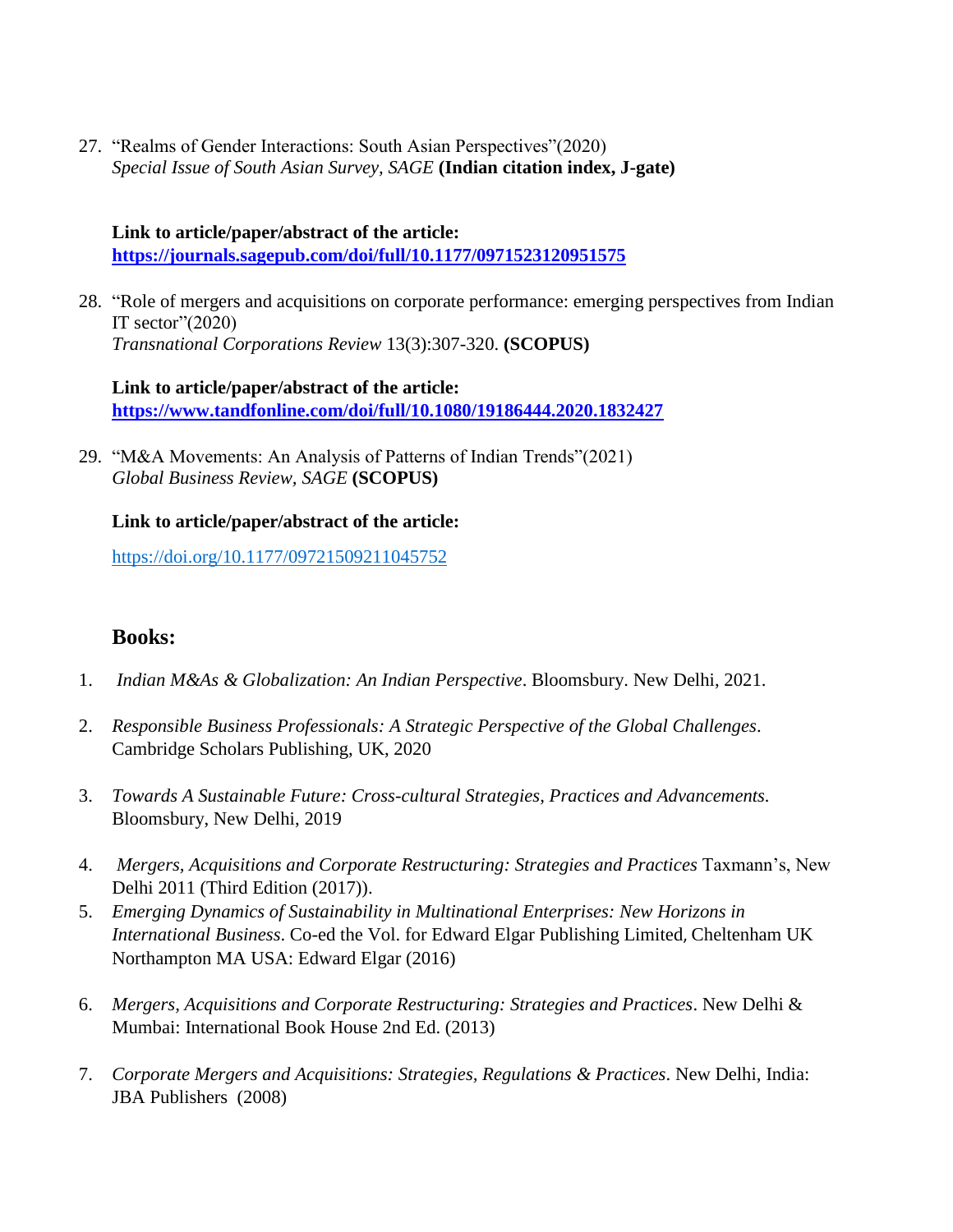8. *Mergers and Acquisitions of Enterprises: Indian and Global Experiences*. New Delhi, India: New Century Publications(2006)

# **Books with Chapters:**

- 1. " Contributed Four Chapters"(2007) *Business Studies Book 1& 2*, India: NIOS, MHRD/GOI
- 2. "Corporate Restructuring Strategies and Corporate Governance in India: Lessons Learnt from the Post Liberalisation Experience" (2011) Mehta & Bhatt (eds) *Managing in Turbulent Times: Business Ecosystems & Macro Perspectives,* Excel India, New Delhi
- 3. "Corporate Governance and Mergers and Acquisitions: Insights from Indian Stock Market Experience" (2012) Singh and Macmillan (eds), *Global Competition and Competitiveness of Indian Corporates:* Advance Research Series
- 4. "Merger and Acquisition Announcement Effects on Shareholders Wealth: A Case Study of Dabur India Ltd and Fem"(2012) Care Pharma Ltd. Chugan P.K. and Samir Pingle (eds), *Global Recession to Global Recovery: Macro and Micro Dynamics of Trade, Finance and Investments*, Institute of Management, Nirma University and Excel India, New Delhi
- 5. "Appraisal of Corporate Governance Norms: Evidence from Indian Corporate Enterprises" (2013) McIntyre, Ivanaj and Ivanaj (eds), *Strategies for Sustainable Technologies and Innovations*: Edward Elgar, Cheltenham, UK, Northampton, MA, USA
- 6. "Embedding Corporate Social Responsibility (CSR) in Business: Strategic and Institutional Perspectives from Bangladesh" (2015). Vajpeyi and Oberoi (eds), *Corporate Social Responsibility and Sustainable Development in Emerging Economies*: Lexington Books, USA, UK
- 7. "Managers in Developing Countries" (2016) Wilkinson, Townsend and Suder (eds), *Handbook of Research on Managing Managers*: Edward Elgar Publishing Limited, UK, USA
- 8. "Resource Dynamics of Outbound Acquisitions: Evidence from Indian IT Industry"(2016) McIntyre, Ivanaj, Ivanaj and Kar (eds), *Emerging Dynamics of Sustainability in Multinational Enterprises*: Edward Elgar Publishing Limited, UK, US
- 9. "Introduction: Emerging Dynamics of Sustainability in Multinational Enterprises" (2016) McIntyre, Ivanaj, Ivanaj and Kar (eds), *Emerging Dynamics of Sustainability in Multinational Enterprises*: Edward Elgar Publishing Limited, UK, USA
- 10. "A Sustainable Business Model: Experiences of Indian Micro Enterprises" (2017) Banik, Arindam, Barai, Munim K. and Suzuki, Yasushi (eds) *Towards A Common Future: Understanding Growth, Sustainability in the Asia-Pacific Region*, Palgrave (Macmillan), Singapore